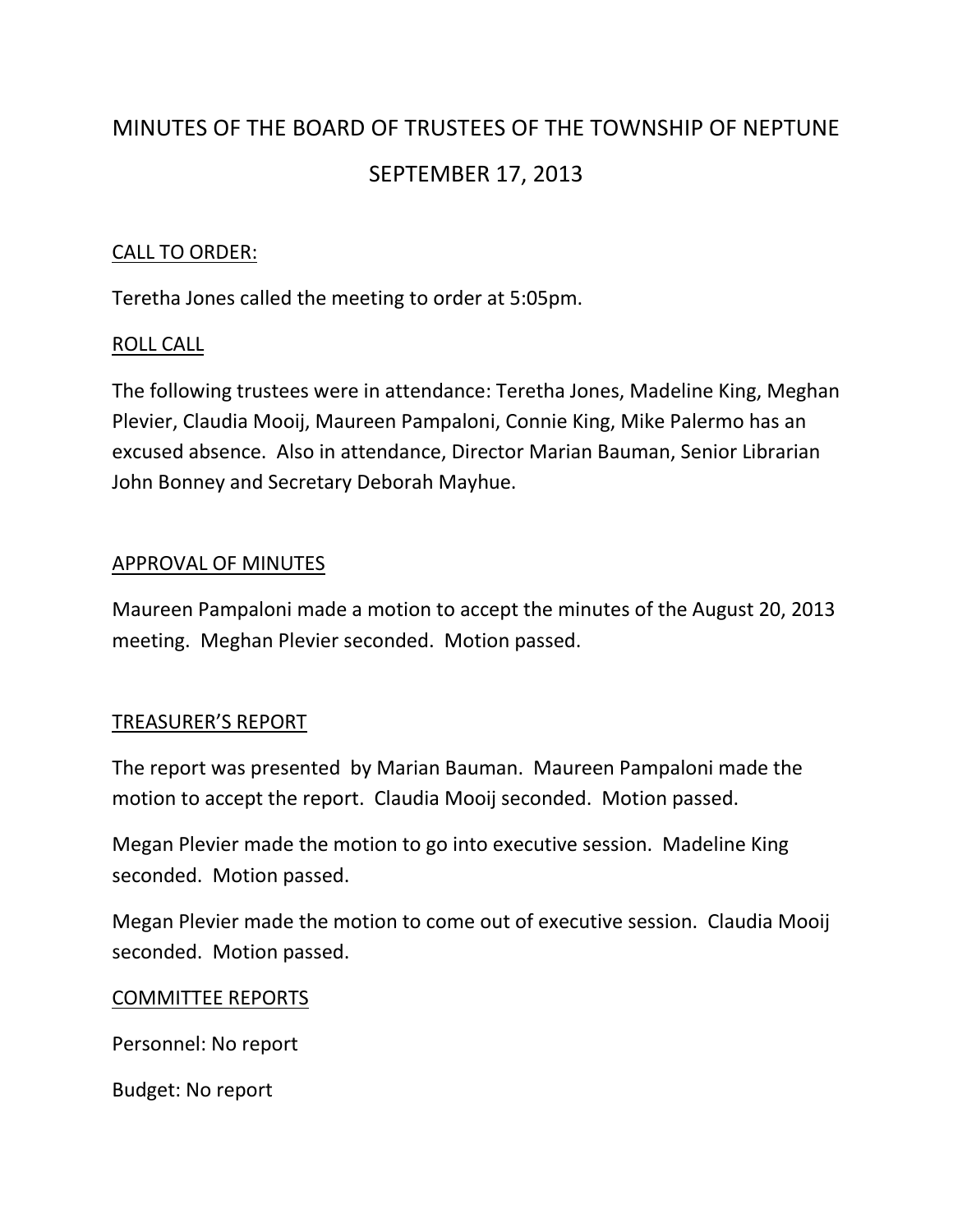Building: No report

Policies: No report

Outreach: John Bonney reported on National Night Out and the Back to School event at Liberty Park.

# OLD BUSINESS

Certificates for the library volunteers have been made. They have been mailed to the volunteers and also to the principals at the high school and middle school, to go into the students files.

Project Peace in the Afternoon Update: The high school security officer happened to come into the library one afternoon last week and was witness to the behavior of some of the students. Names were taken and forwarded to Mr. Allen and also to the parents.

# NEW BUSINESS

Resolution #R11-13: Deborah Mayhue be hired effective September 4, 2013 in a part-time capacity, for up to 15 hours per week at \$25.00 per hour. This is a temporary position and has no benefits. Motion to adopt the resolution was made by Maureen Pampaloni. Madeline King seconded the motion. Motion passed.

Resolution #R12-13: 2012 audit be accepted as representing the true state of finances of the library on December 31, 2012. Maureen Pampaloni made the motion to adopt the resolution. Claudia Mooij seconded. Motion passed.

State Aid discussion – Marian received notification that this will be the last year that we can apply for an exemption for the number of nights we are open. (we should be open for three nights instead of two) Marian sent a letter to the State Library stating that our patrons prefer us to be open more in the mornings instead of the evening. Their suggestion: A survey to Neptune residents, worded